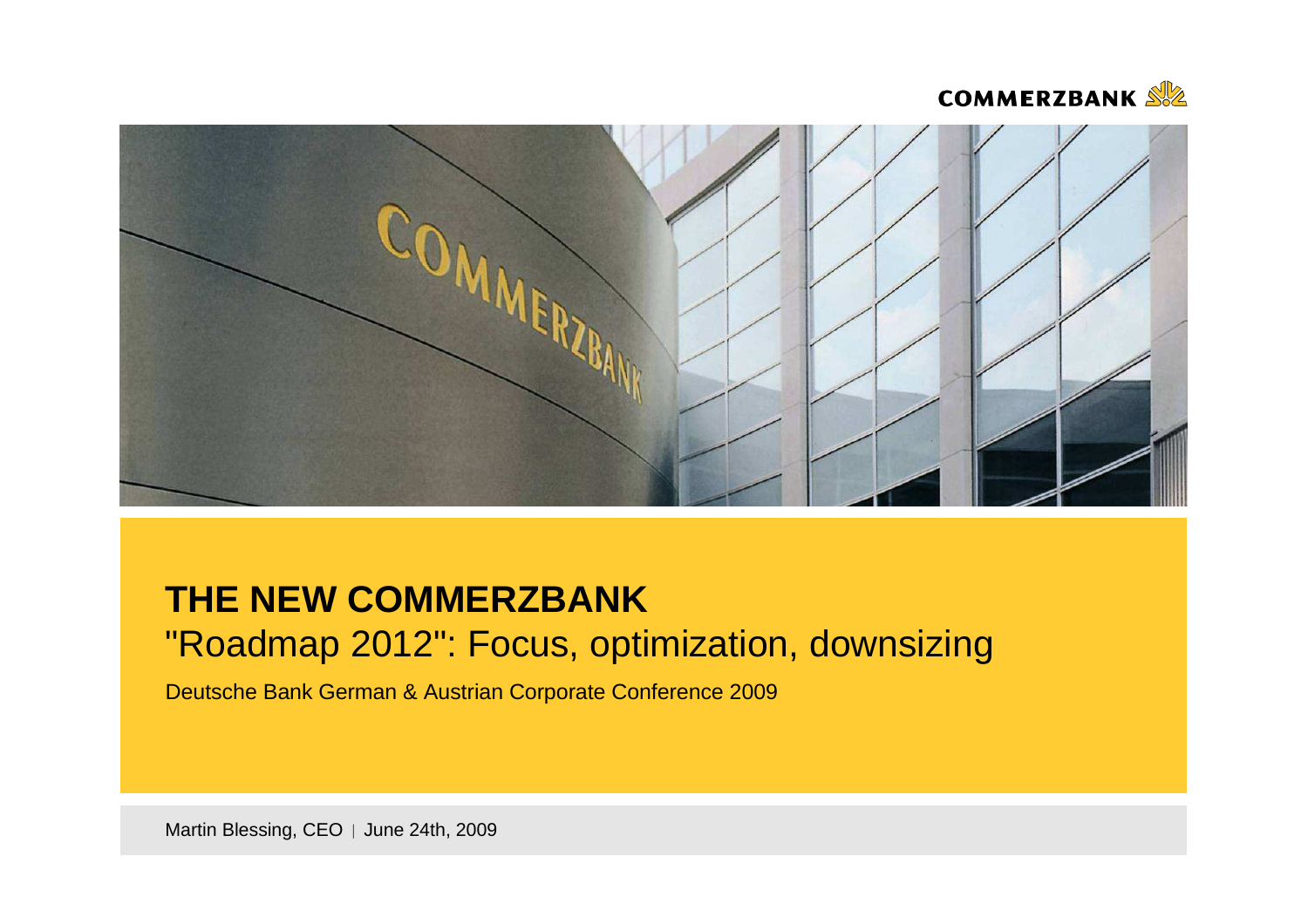

## **Our "Roadmap 2012"**

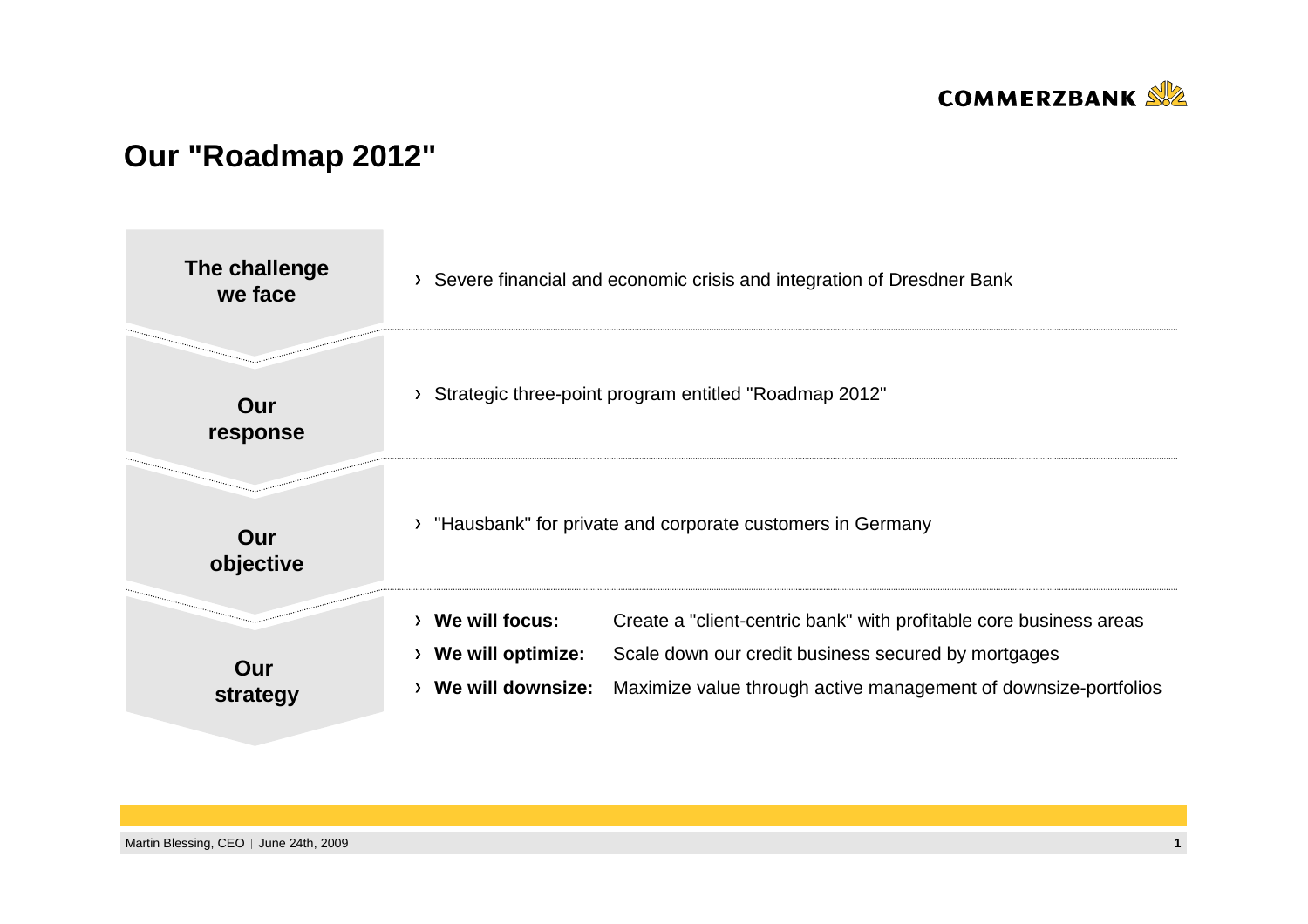

## **Key features of SoFFin II**

### **Cornerstones of SoFFin II**

Equity injection of €10bn, thereof

- $\rightarrow$   $\in$  1.8 bn as shares
- €8.2 bn as silent participation (conditions following SoFFin I) Condition for silent participation: German Government has to hold 25% + one share in new Commerzbank

### **Commitments**

- > Sale of Eurohypo AG within about 5 years
- > Sale of other subsidiaries: Bankhaus Reuschel & Co. KG, Privatinvest Bank AG, Kleinwort Benson Private Bank Ltd., Dresdner Van Moer CourtensS.A., Dresdner VPV N.V., Allianz Dresdner Bauspar AG
- Reduction of group balance sheet total from currently €1,045 bn to approx. €900 bn by 2012 and followingsale of Eurohypo to approx. €600 bn
- Acquisition ban until end of April 2012
- (Non-) price leadership commitment

### **Commerzbank's capitalization with a Tier 1 ratio of 10.2%\* in upper third of peer group\*\***

\* As of end-March; following Financial Market Stabilization Fund (SoFFin) II and silent participation of Allianz

<sup>\*\*</sup> SEB, KBC, SG, BNP, Deutsche Bank, Postbank, SCH, BBVA, Lloyds, Erste, Intesa, Unicredit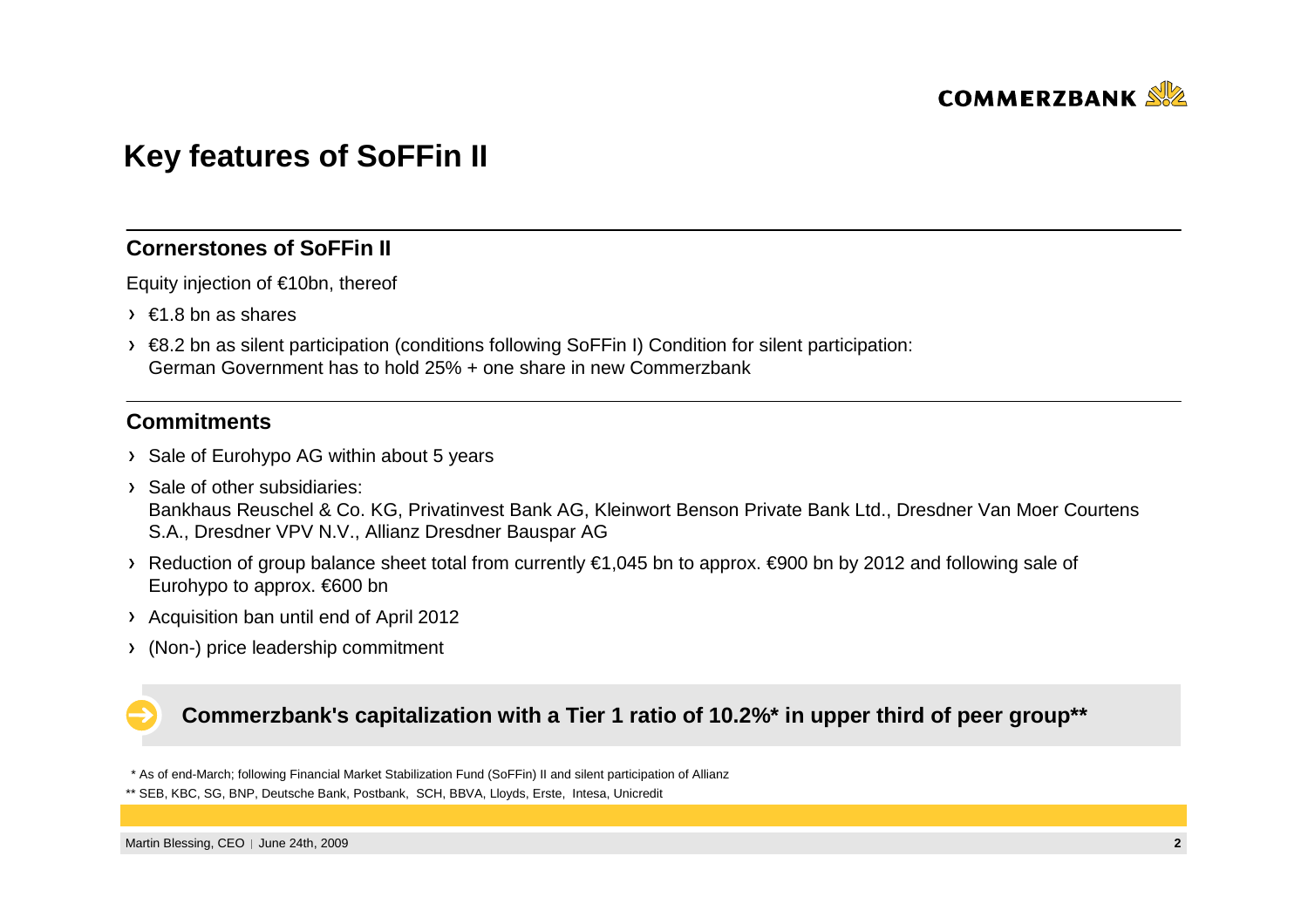

# **Overview of our new strategy**

| <b>FOCUS</b>        | Creation of a "client-centric bank" with profitable core business areas<br>(Private Customers, Mittelstandsbank and CEE) |  |  |  |  |  |  |
|---------------------|--------------------------------------------------------------------------------------------------------------------------|--|--|--|--|--|--|
|                     | > Ability to generate stable earnings by focussing on core business                                                      |  |  |  |  |  |  |
|                     | Quick integration of Dresdner Bank and cost leadership                                                                   |  |  |  |  |  |  |
|                     | Substantial downsizing of investment banking and enhanced client-orientation                                             |  |  |  |  |  |  |
|                     | > Concentrate on client-oriented services                                                                                |  |  |  |  |  |  |
|                     | Provide German-focused investment banking products and services with European footprint                                  |  |  |  |  |  |  |
| <b>OPTIMIZATION</b> | Redimensioning our asset-based credit business<br>(Real Estate and Public Finance)                                       |  |  |  |  |  |  |
|                     | > Realign market leader Eurohypo                                                                                         |  |  |  |  |  |  |
|                     | Retain healthy core business of CRE                                                                                      |  |  |  |  |  |  |
|                     | Continue pursuit of downsizing strategy in public finance                                                                |  |  |  |  |  |  |
| <b>DOWNSIZING</b>   | Value maximization by active management of downsize-portfolios                                                           |  |  |  |  |  |  |
|                     | Ring-fence structured credit products, exotic credit and "credit flow" (proprietary credit trading)                      |  |  |  |  |  |  |
|                     | Actively manage portfolios in the Portfolio Restructuring Unit (PRU)                                                     |  |  |  |  |  |  |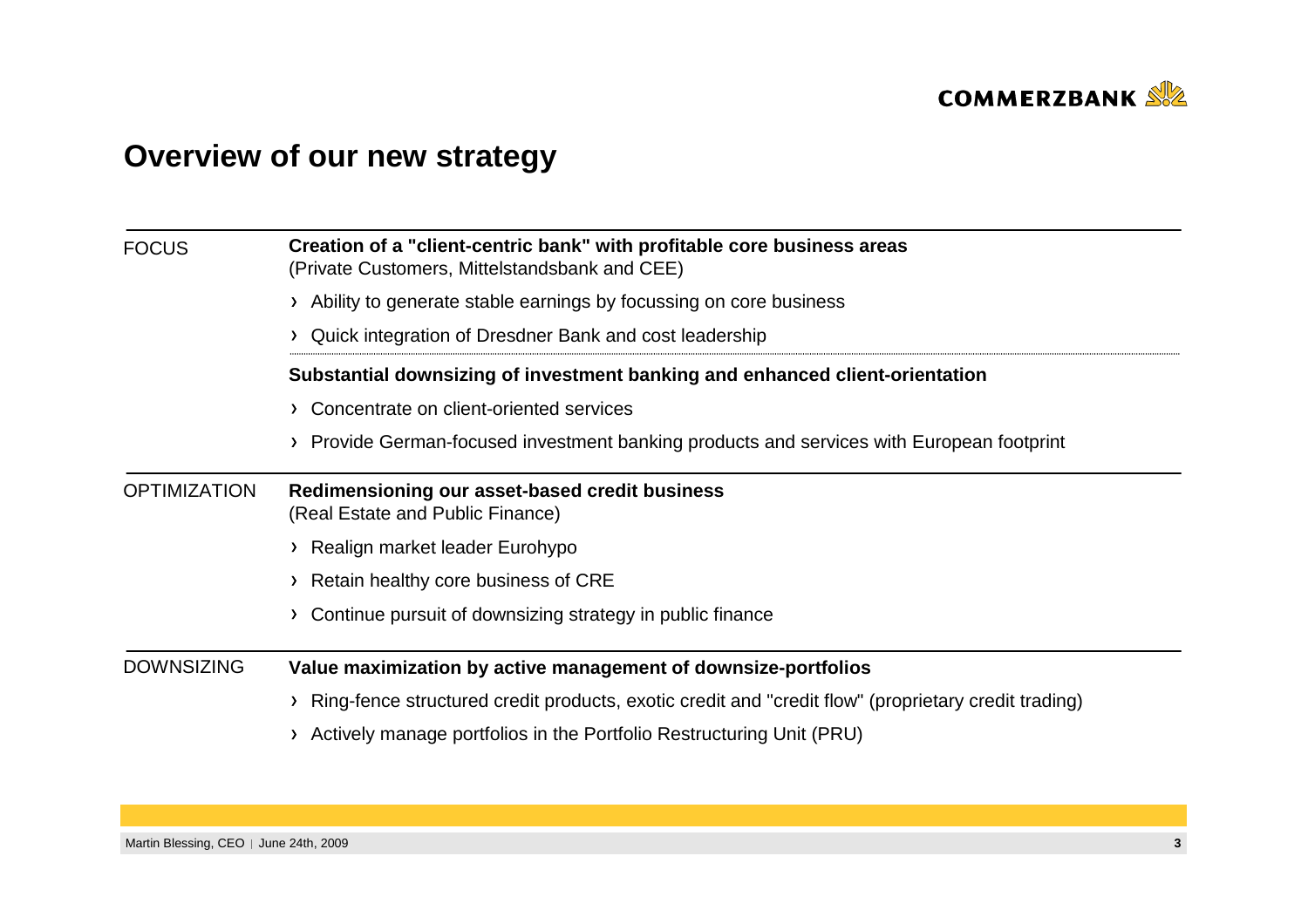

### **Our new structure**



\* Indicative derivation on the basis of a model for future capital management; calculation of group RoE on the basis of the sum of segment capital (not on the basis of shareholders' capital)

\*\* Composition of PRU as of 31.12.2008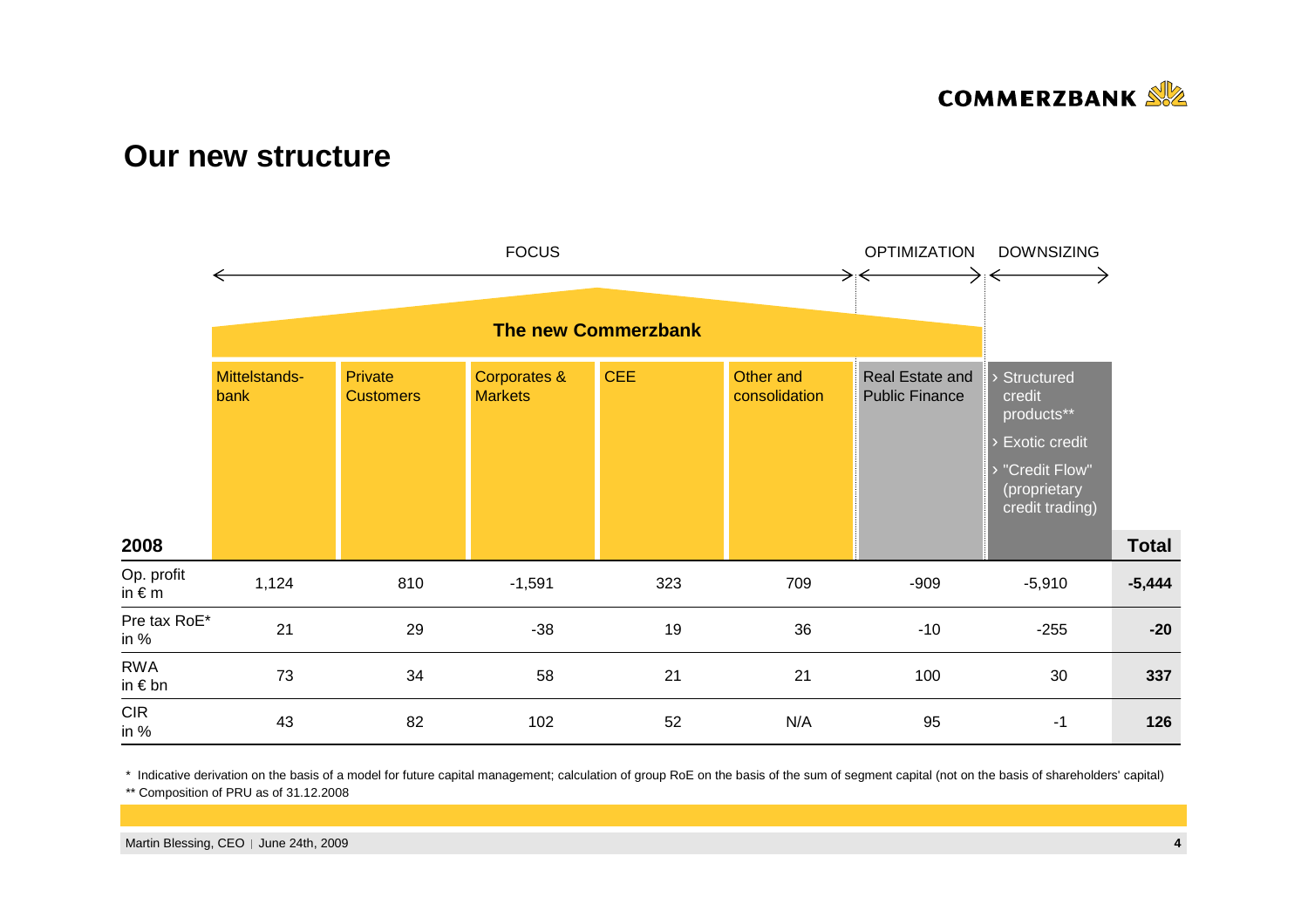

## **Mittelstandsbank: Focus on German Customers**

#### **Initial situation in 2008**

- Strong year in 2008 with results of around €1,124 m
- Combined bank with largest SME portfolio in Germany and market shares, depending on customer segment of 6 - 20%
- Financial institutions: holistic support for banks worldwide, specialist for challenging markets due to dense network of representations

#### **Goal for <sup>2012</sup>**

- Further expansion of customer franchise, especially in business with smaller corporate clients
- Improvement of risk/return profile among mid-sized SMEs
- Expansion of cross-border business (in- and outbound) –withdrawal from local foreign business
- Financial institutions: leading provider for cash and trade services in Germany and one of the top 3 providers in Europe

| Pro-forma figures 2008             |       |  |
|------------------------------------|-------|--|
| Operating profit (in $\epsilon$ m) | 1,124 |  |
| Pre tax RoE* (in %)                | 21    |  |
| $RWA$ (in $\in$ bn)                | 73    |  |
| $CIR$ (in %)                       | 43    |  |

#### **Goal for 2012**

| Operating profit (in $\epsilon$ m) | >1,500 |
|------------------------------------|--------|
| Pre tax RoE* (in %)                |        |
| RWA (in $\notin$ bn)               |        |
| $CIR$ (in %)                       |        |

\* Indicative derivation on the basis of a model for future capital management; calculation of group RoE on the basis of the sum of segment capital (not on the basis of shareholders' capital)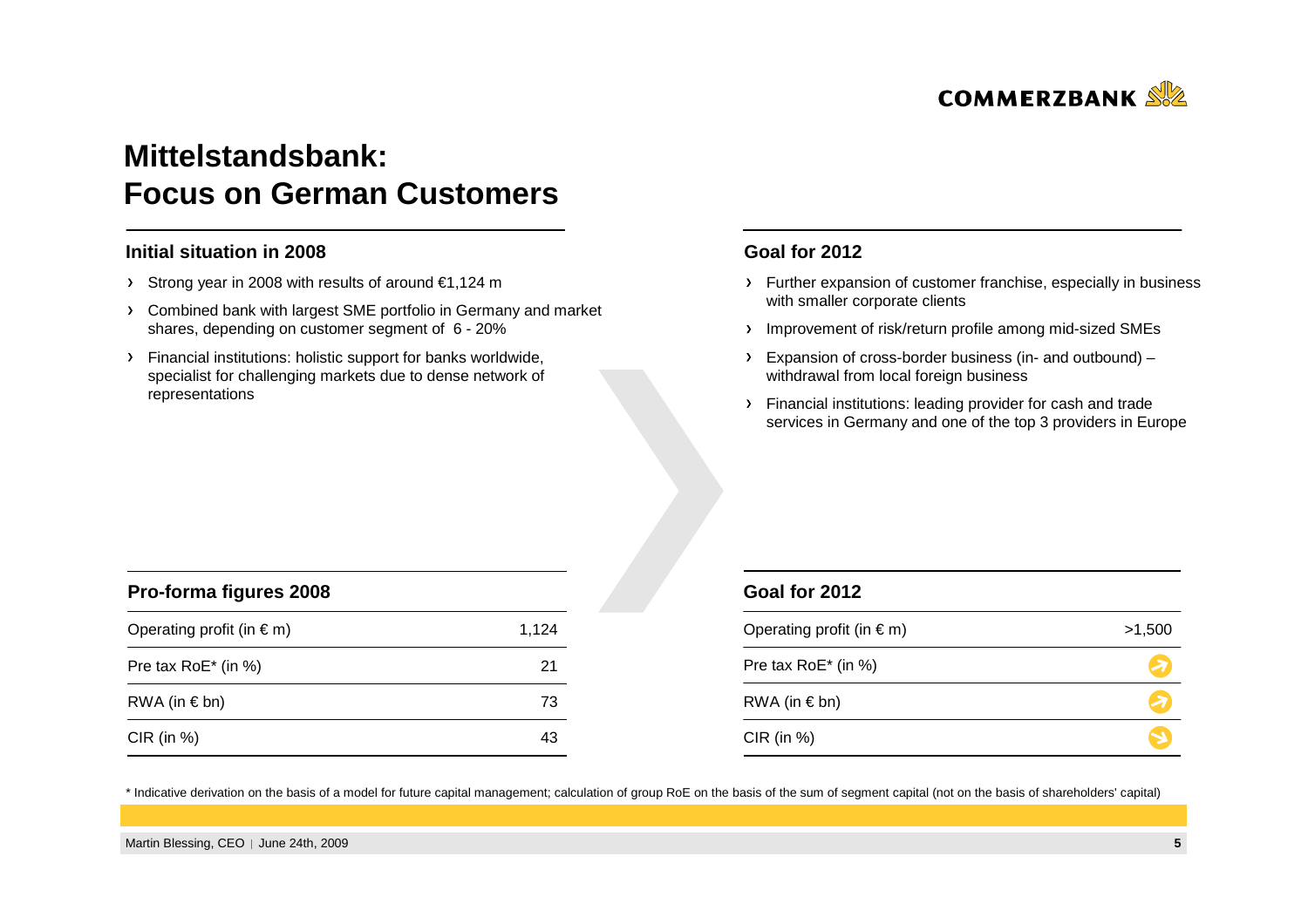

## **Mittelstandsbank: First choice for small and mid-sized SMEs**

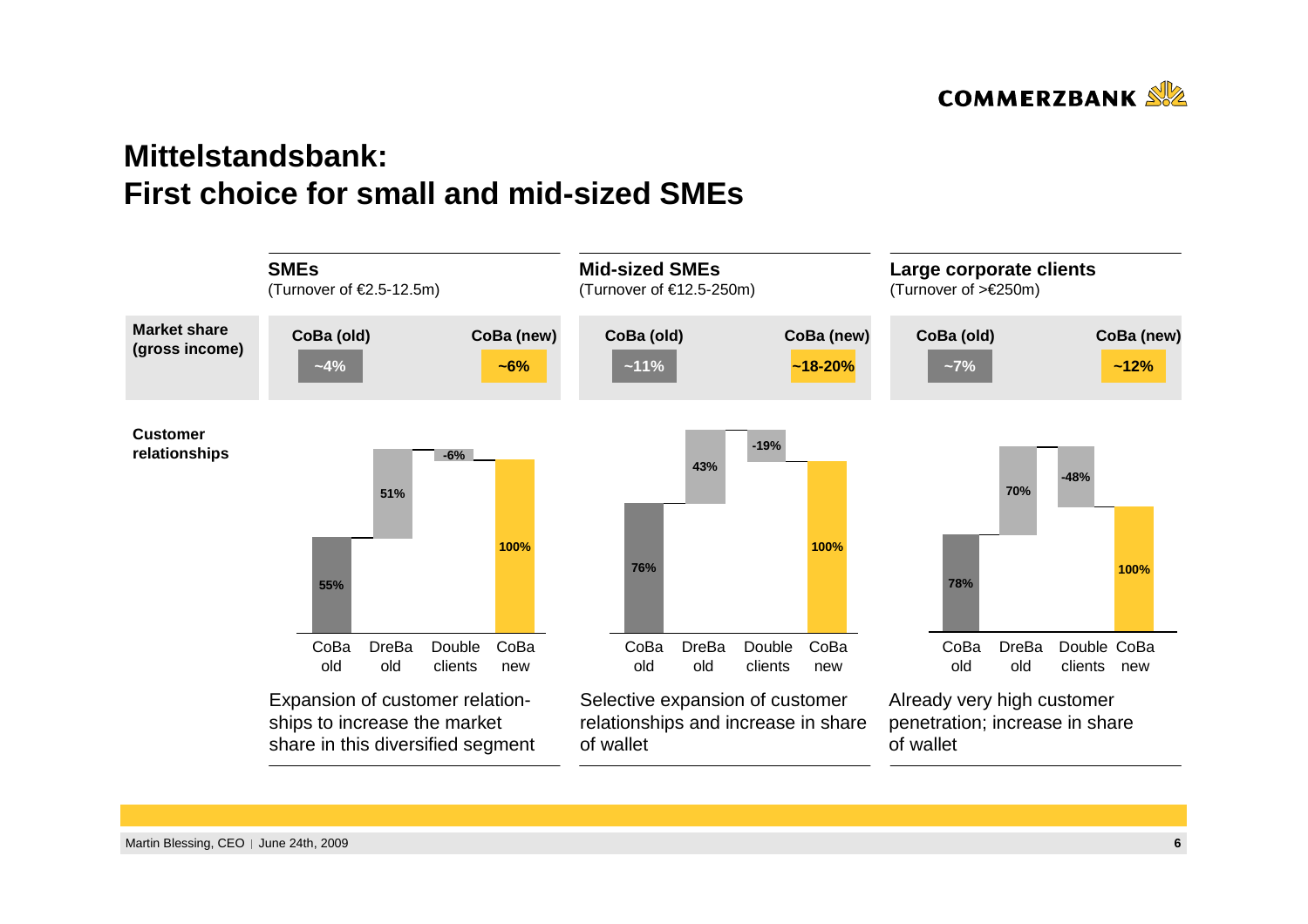

## **Private Customers: Market leader in Germany**

#### **Initial situation in 2008**

- In 2008 combined profit of over €800m
- Two brands for branch bank

**Pro-forma figures 2008**

- Separated customer bases of combined more than 11m customers
- Two separated branch networks with more than 1.500 locations
- Different product offerings, systems and processes

#### **Goal for <sup>2012</sup>**

- One bank with one brand for branch bank, combined customer base and product offering
- > No. 1 retail bank in Germany with closest customer proximity
- > No. 1 wealth manager in Germany with growing business especially with entrepreneurs
- No. 2 in direct banking with strengthened position by expanded range of services
- > Top 3 in retail credit with lean production factory
- > Improved cost efficiency due to platform synergies

| Pro-forma ligures zuud             |     |  |
|------------------------------------|-----|--|
| Operating profit (in $\epsilon$ m) | 810 |  |
| Pre tax RoE* (in %)                | 29  |  |
| RWA (in $\in$ bn)                  | -34 |  |
| CIR (in $%$ )                      | 82  |  |

#### **Goal for 2012**

| Operating profit (in $\epsilon$ m) |           |
|------------------------------------|-----------|
| Pre tax RoE* (in %)                | >30       |
| RWA (in $\in$ bn)                  | $\approx$ |
| $CIR$ (in %)                       |           |

\* Indicative derivation on the basis of a model for future capital management; calculation of group RoE on the basis of the sum of segment capital (not on the basis of shareholders' capital)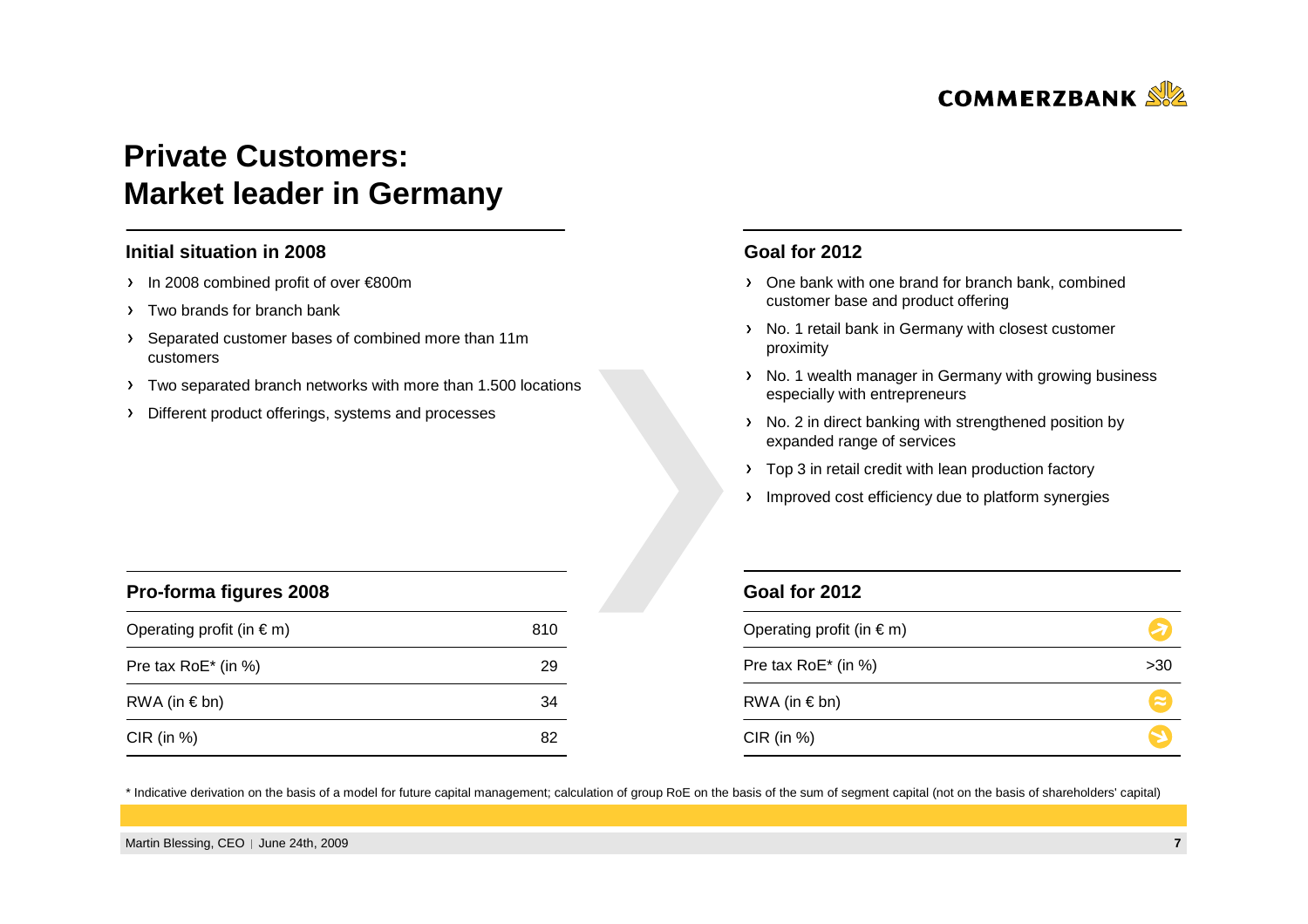

## **Private Customers: Quantum step in market presence**



#### **Market leader in investment business**

Customer assets (in  $\epsilon$  bn)



### **Branch network: Close to our customers**

Number of branches



### **Top 3 position in credit business**

Credit volumes (in  $\in$  bn)



Source: Annual Report.2008

\* German customer base, total global customer base: 14,6m \*\* Estimate \*\*\* Excluding retail portfolio Eurohypo

Martin Blessing, CEO | June 24th, 2009 **<sup>8</sup>**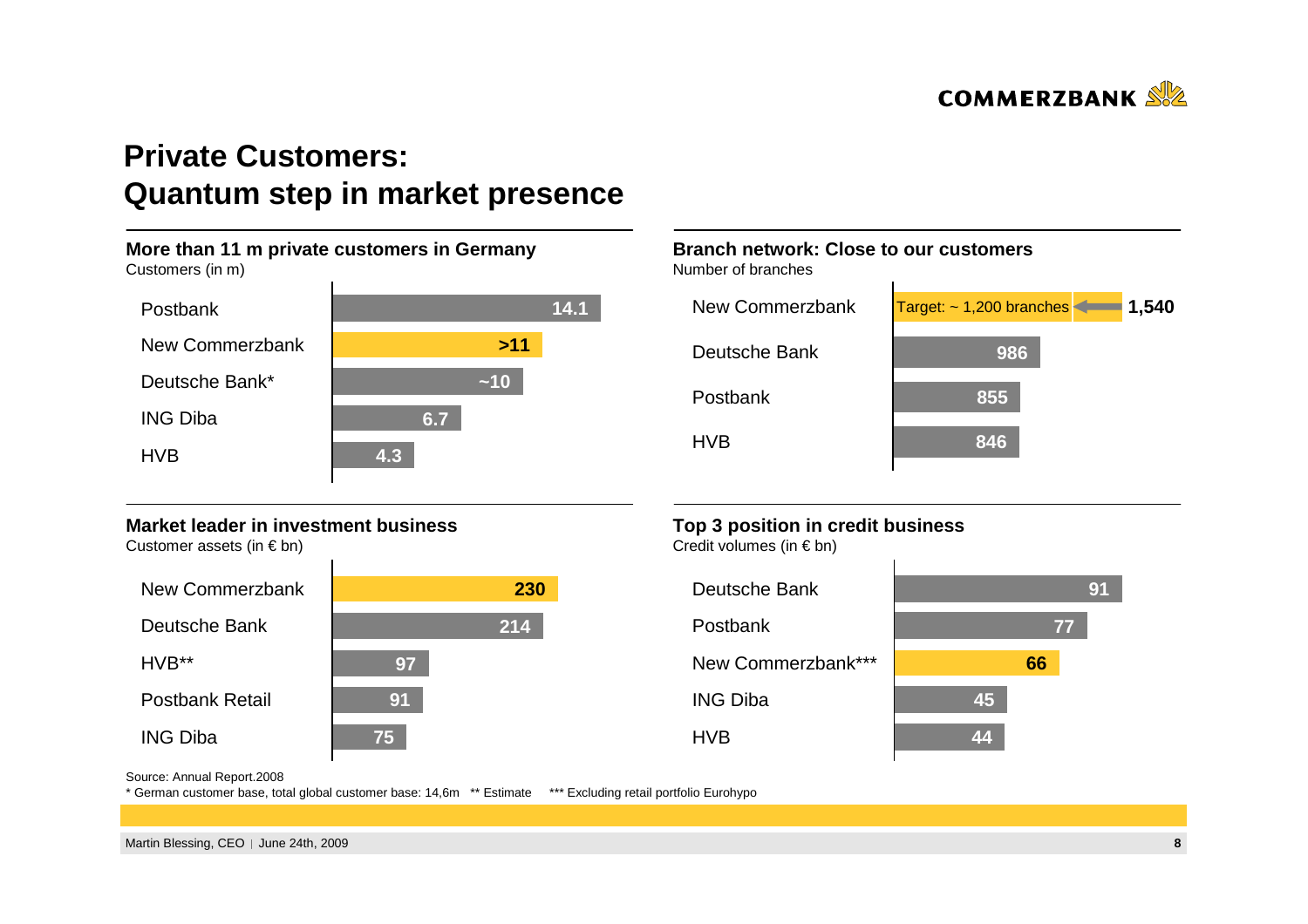

## **Deposits grew by more than 26 billion euros y-o-y**



Clients in CEE $\sim$ 

<sup>1)</sup> Only retail and corporate customers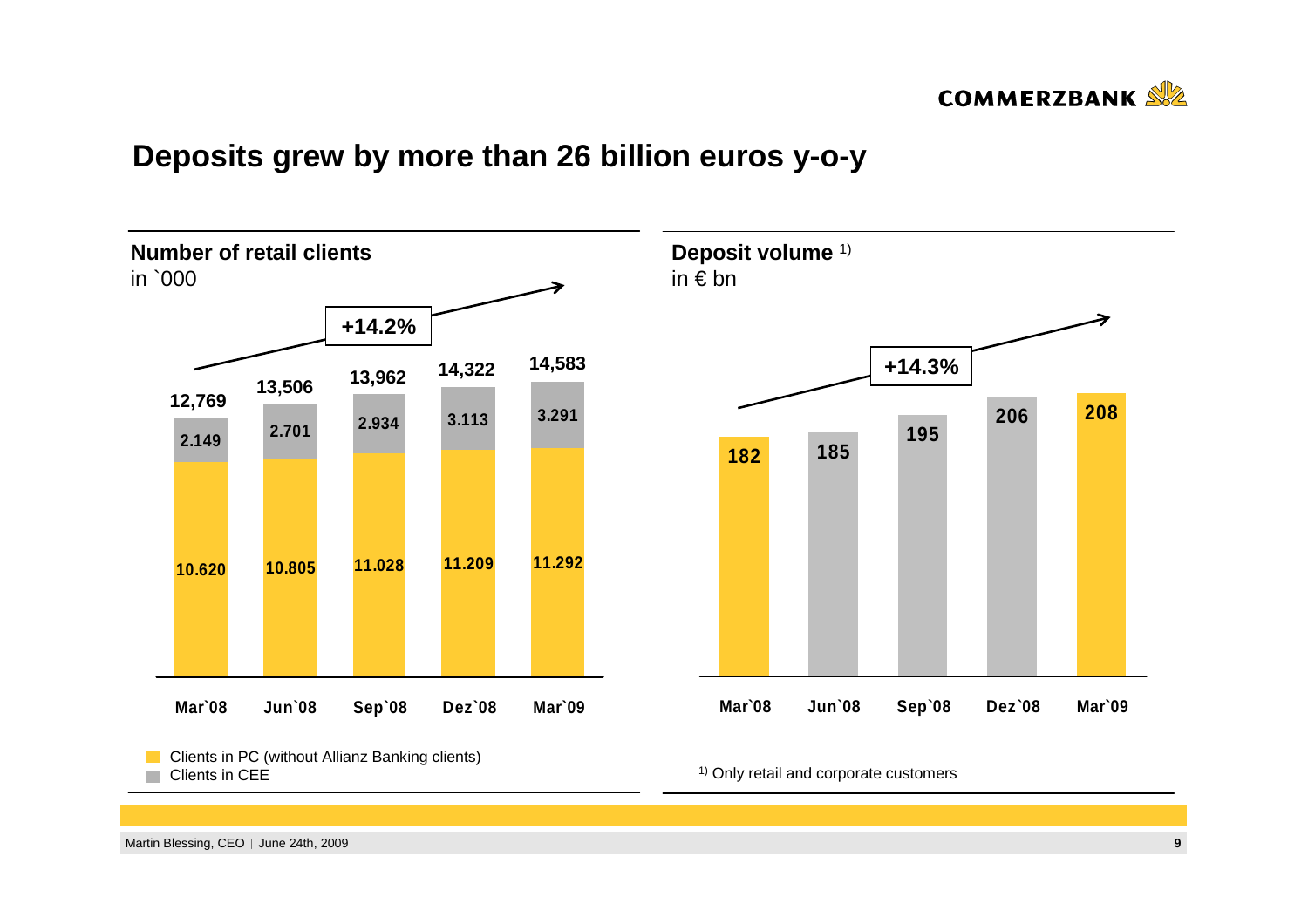

## **Corporates & Markets: Client business and risk reduction**

<sup>102</sup>

 $\sim$  -38

 $RWA$  (in  $\in$  bn) 58

#### **Initial situation in 2008**

- Combination of very different units of customer-oriented Commerzbank and product-oriented DKIB
- > Global presence through multiple trading hubs

#### **Goal for <sup>2012</sup>**

- > Provide German-focused investment banking products and services with European footprint
- Client-centric business model for core clients of the bank (no "bank in the bank")
- Efficient capital management and reduction of non-core capital intense businesses
- Strong sales culture with cautious approach to risk taking
- > Building on CBC&M chassis enhanced with selected DKIB elements
- > Two trading-hubs strategy in Frankfurt and London

| $-1,591$ |  |
|----------|--|

#### **Goal for 2012**

| Operating profit (in $\epsilon$ m) |     |
|------------------------------------|-----|
| Pre tax RoE* (in %)                | >20 |
| RWA (in $\notin$ bn)               |     |
| $CIR$ (in %)                       |     |

\* Indicative derivation on the basis of a model for future capital management; calculation of group RoE on the basis of the sum of segment capital (not on the basis of shareholders' capital)

CIR (in %)

Pre tax RoE\* (in %)

Operating profit (in  $\epsilon$  m)

**Pro-forma figures 2008**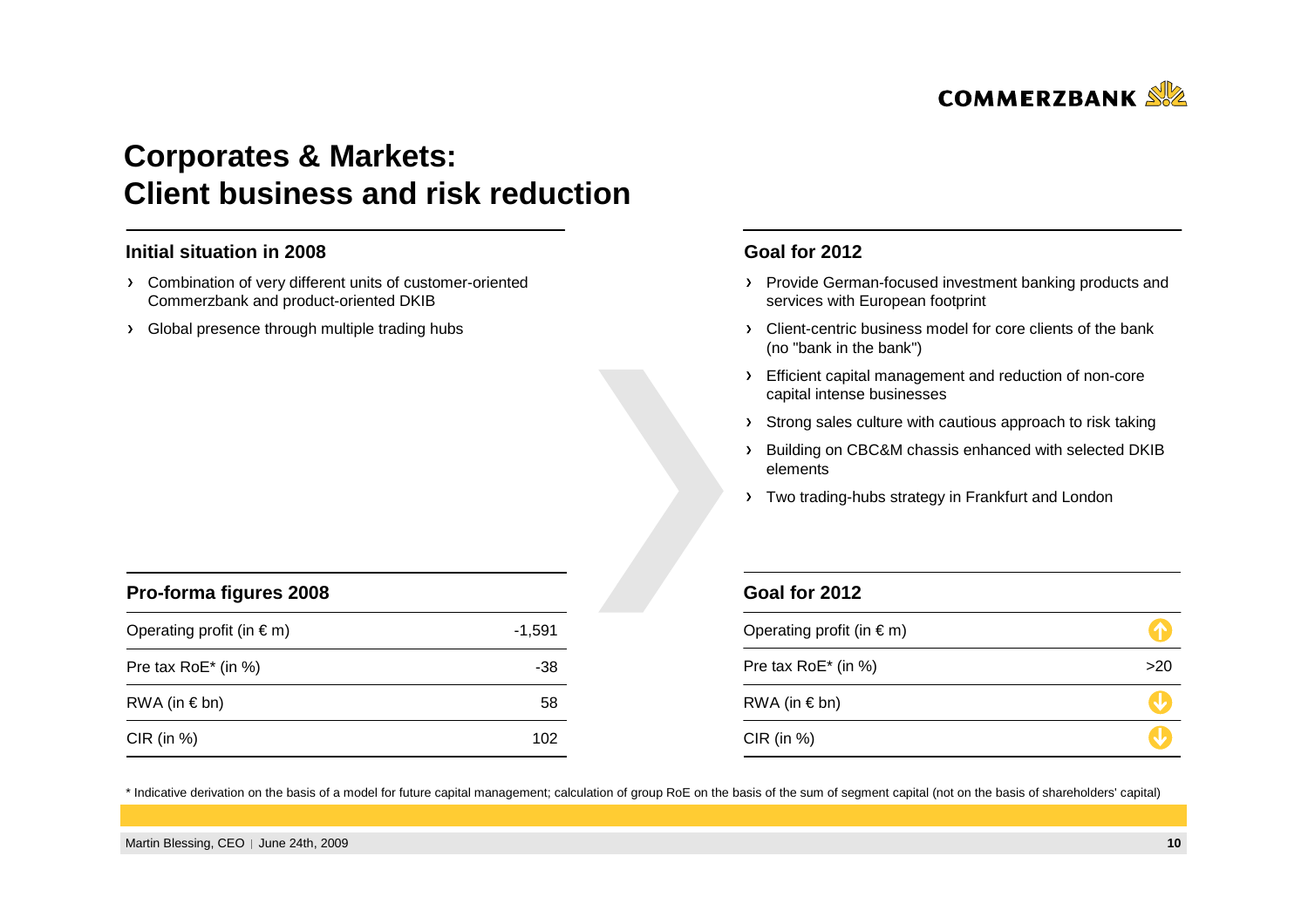

C&M oldCBC&M new

## **The new CBC&M is a client-focused investment banking house with ~ 1.7x revenues of C&M old**

**Goal 2012**in € bn**Excl. PRU**REVENUE**PRT** REG. CAPITALFTE **Multiples 2.20.93.0~1,500-1,700x1.7x2.0SoP\*x1.4SoP\*SoP\*x1.4-1.5**

### **CBC&M target business model**

- Provide German-focused investment banking products and services with European footprint
- Client-centric business model for core customers of the bank (no "bank in the bank")
- Efficient capital management and reduction of non-core, capital intense businesses, e.g., US, WE
- > Strong sales culture with cautious approach to risk taking
- > Building on CoBa C&M chassis enhanced with selected DKIB elements
- Two trading-hubs strategy in Frankfurt and London

**<sup>11</sup>**

<sup>\*</sup> Normalized sum of Parts C&M old and DKIB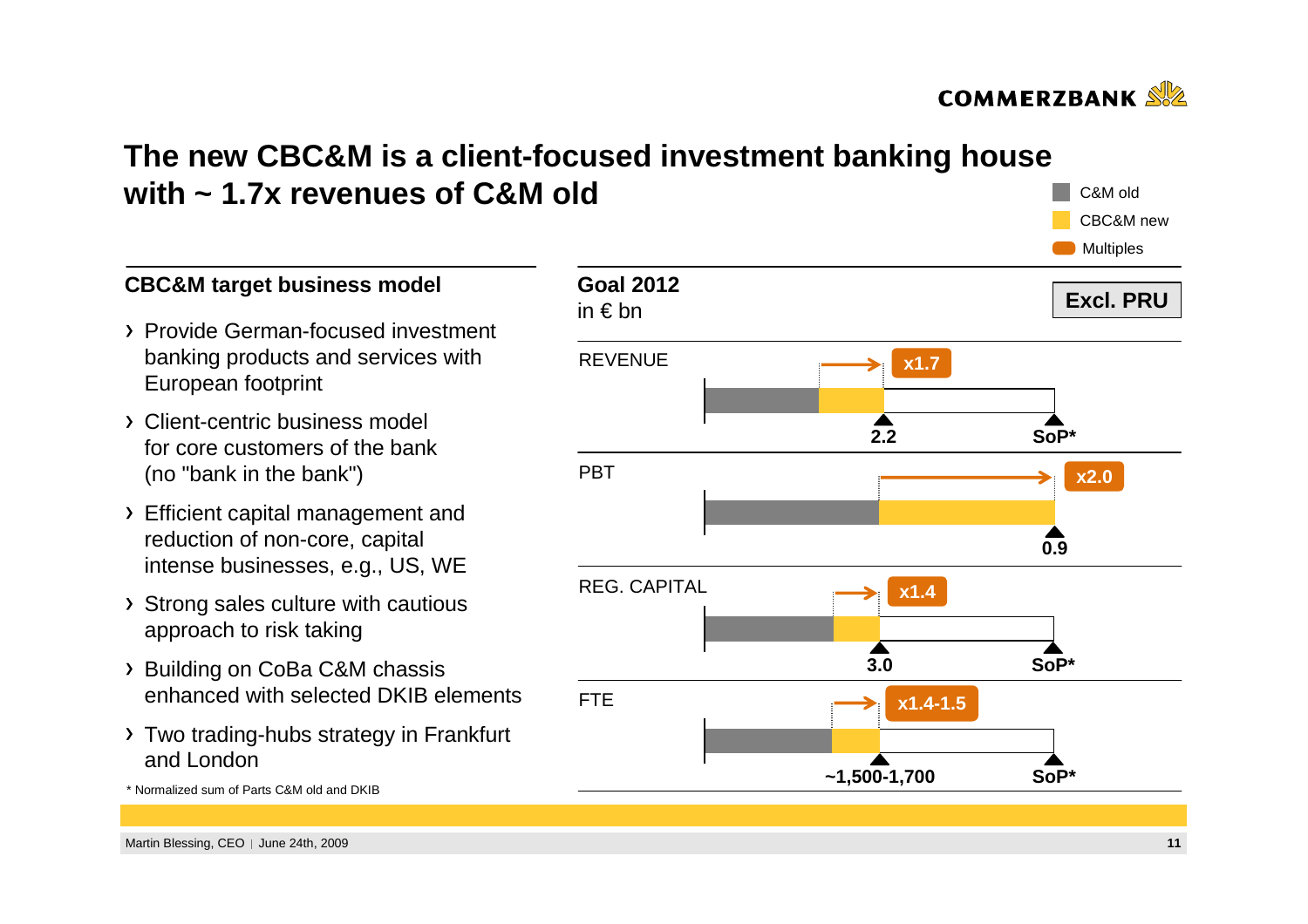

# **CEE: Portfolio optimization**

#### **Initial situation in 2008**

- Record result in 2008 with 10% increase vs. 2007; significant decline in profits in Q4 2008 due to financial market crisis
- > Substantial increase in loan loss provisions; risk-reduction measures taken at early stage show first results
- > Launch of efficiency programs

#### **Goal for <sup>2012</sup>**

- Expectation: CEE will exhibit far stronger growth than Western Europe and US once the global recession hascome to an end
- > 2009/2010: substantial risk reduction, focused cost-cutting, optimization funding – focus on profitable core business and efficiency gains

| Pro-forma figures 2008             |     |  |
|------------------------------------|-----|--|
| Operating profit (in $\epsilon$ m) | 323 |  |
| Pre tax RoE* (in %)                | 19  |  |
| RWA (in $\notin$ bn)               | 21  |  |
| $CIR$ (in %)                       | 51  |  |

| Goal for 2012                 |  |
|-------------------------------|--|
| Operating profit (in $\in$ m) |  |

| Operating profit (in $\epsilon$ m) | >350      |
|------------------------------------|-----------|
| Pre tax RoE* (in %)                | $\approx$ |
| RWA (in $\notin$ bn)               | $\approx$ |
| $CIR$ (in %)                       |           |

\* Indicative derivation on the basis of a model for future capital management; calculation of group RoE on the basis of the sum of segment capital (not on the basis of shareholders' capital)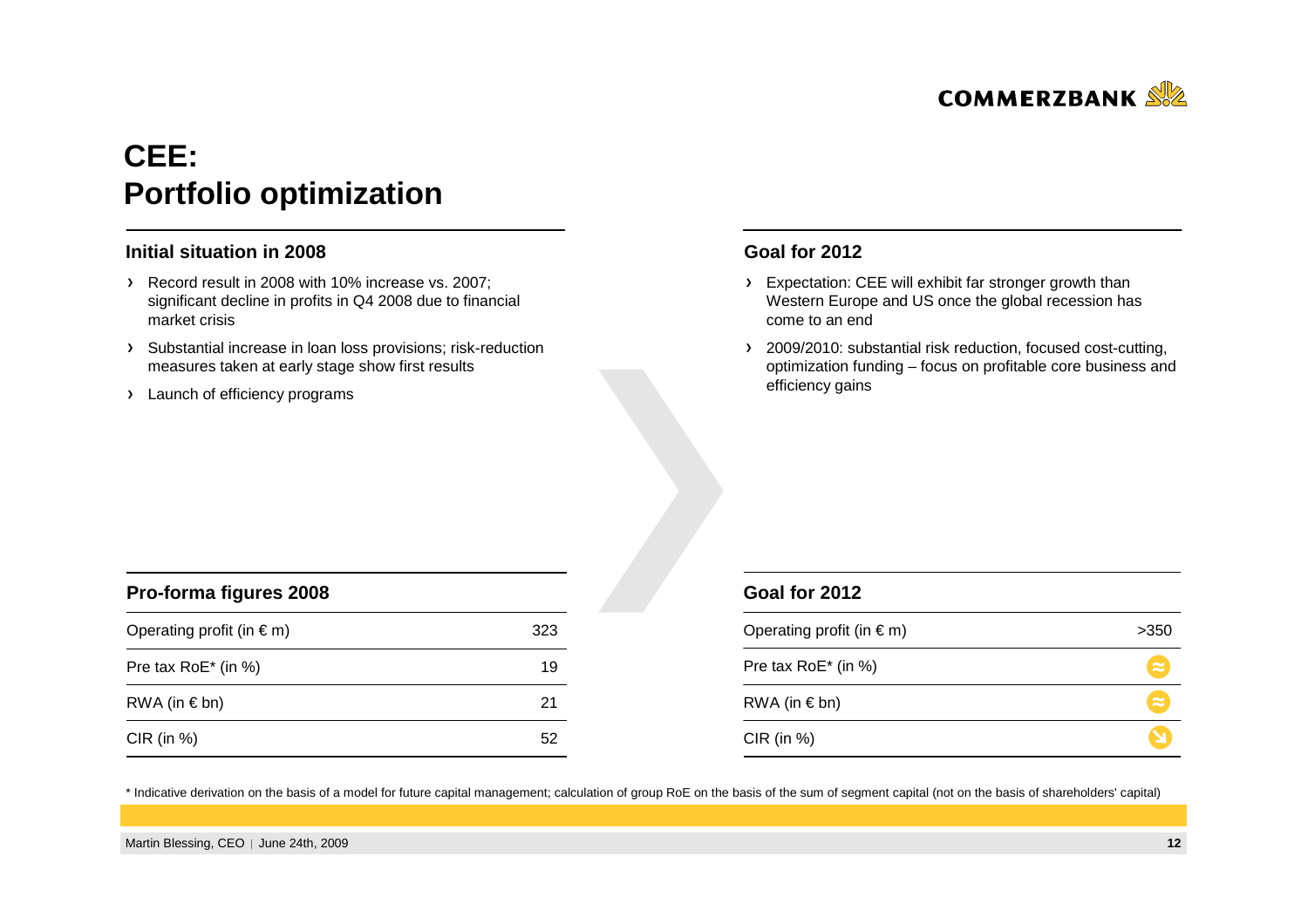

## **Real Estate and Public Finance: Value recovery and reduction of RWA**

|                       |        | <b>Initial situation in 2008</b>                                                                                                                                                                                           |  | Goal for 2012                                                                                                                                                                                                                                                                                                                 |
|-----------------------|--------|----------------------------------------------------------------------------------------------------------------------------------------------------------------------------------------------------------------------------|--|-------------------------------------------------------------------------------------------------------------------------------------------------------------------------------------------------------------------------------------------------------------------------------------------------------------------------------|
| EUROHYPO (CRE) >      | $\sum$ | Broad coverage of more than 30 markets<br>across the world<br>Growth strategy<br>Highly decentralized organization in Germany<br>Negative operating profit due to higher loan<br>loss provisions and sub-prime write-downs |  | Downsizing of portfolio to $\epsilon$ 60 bn by 2012<br>Reduction from more than 30 markets today to<br>10 markets<br>Target clients in Germany are professional real<br>estate investors and developers from $\epsilon$ 15 m<br>financing volume upwards<br>Strong redimensioning and increase in<br>profitability/efficiency |
| <b>PUBLIC FINANCE</b> |        | Generation of stable and predictable<br>contributions to earnings/high RoEs not<br>possible<br>Major impact of Lehman insolvency and<br>Icelandic banks on portfolio                                                       |  | Downsizing of portfolio to maximum $\epsilon$ 100 bn by<br>2010; decrease of new business<br>Funding ensured by ability of using assets as<br>cover fund; refinancing at matching maturities                                                                                                                                  |
| <b>SHIPPING</b>       |        | Holistic offering of financial services<br>> Focus on Germany and Greece                                                                                                                                                   |  | Reduction in new business                                                                                                                                                                                                                                                                                                     |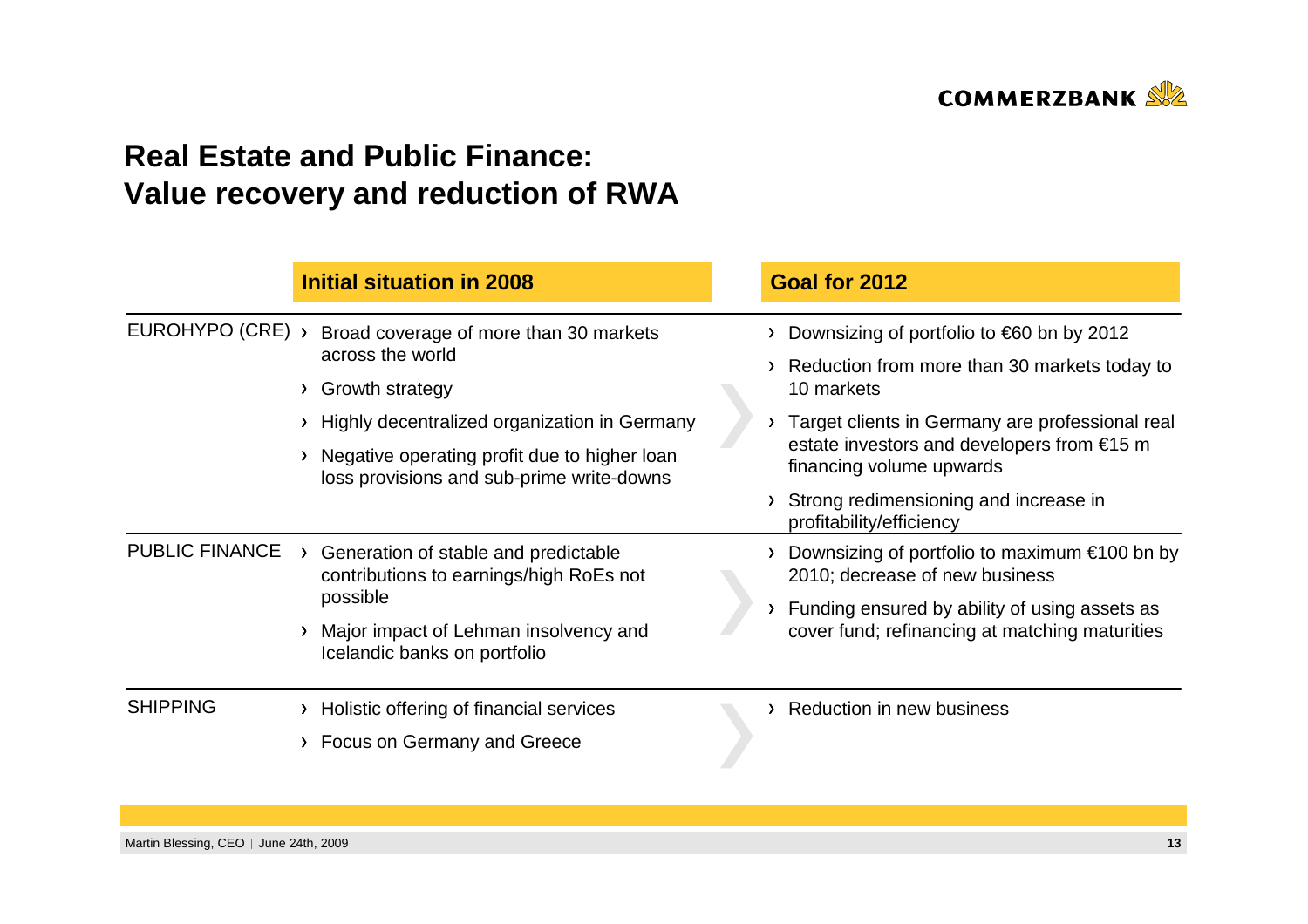

# **Real Estate and Public Finance:Substantial downsizing of portfolio and significant "de-risking"**



\* Eurohypo (Public Finance) and other Public Finance

\*\* Eurohypo (CRE/ Retail) and other CRE (excluding shipping)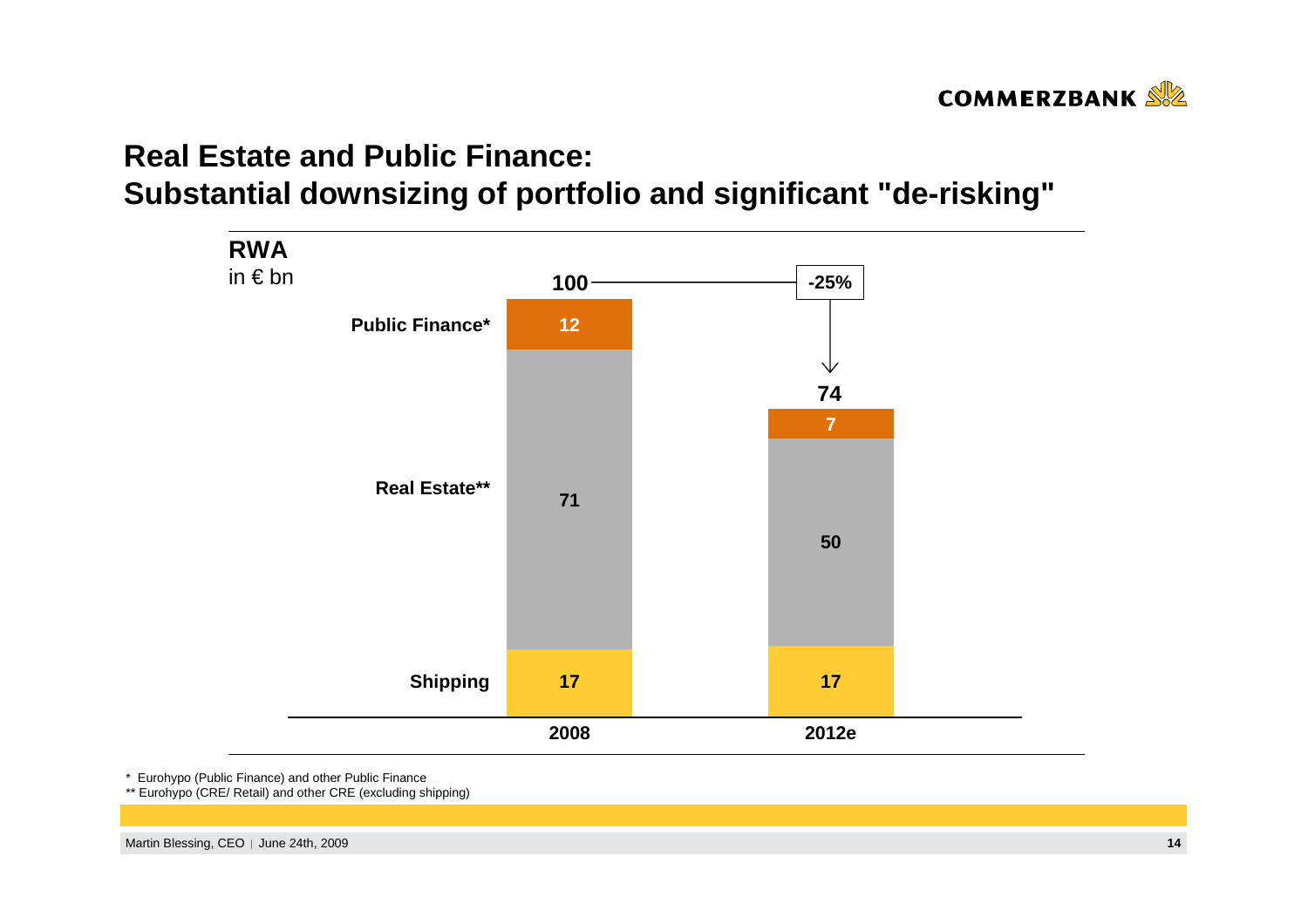

## **Portfolio earmarked for downsizing: Active management of €38\* bn**

### **Goal**

- Comprehensive spin-off of all ABS-related and structured credit portfolios
- Additionally all credit run-down portfolios from C&M (focus on core activities)
- Systematic reduction of assets to ease pressure on P&L, separated from core operating business
- No spin-off of individual assets from core business

### **Portfolio earmarked for downsizing**

Structured credit(ABS, MBS, CDOs, Conduits)

Structured, exotic credit derivatives (Bonds, loans trading, indices, other)

"Credit Flow": loan trading

### **Not included**

SLABS (Government wrapped student loans)

Leveraged Acquisition Financing

Client driven Conduits

Other positions

Current total market value of  $\sim \epsilon 38$ \* bn

\* Composition of PRU as of Q1 2009

Martin Blessing, CEO | June 24th, 2009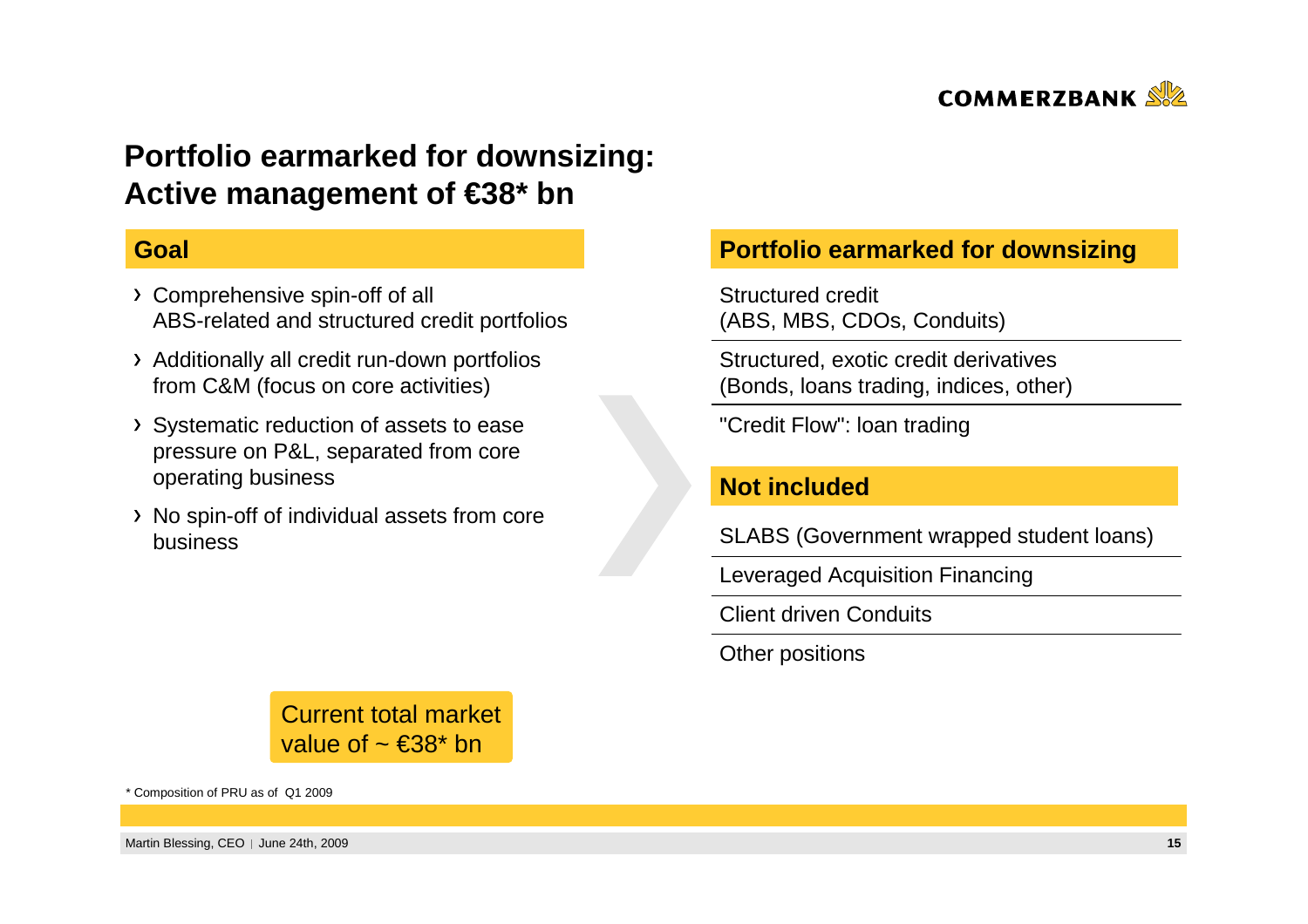

### **"Roadmap 2012" and objectives for the new Commerzbank**



\* Indicative derivation on the basis of a model for future capital management; calculation of group RoE on the basis of the sum of segment capital (not on the basis of shareholders' capital)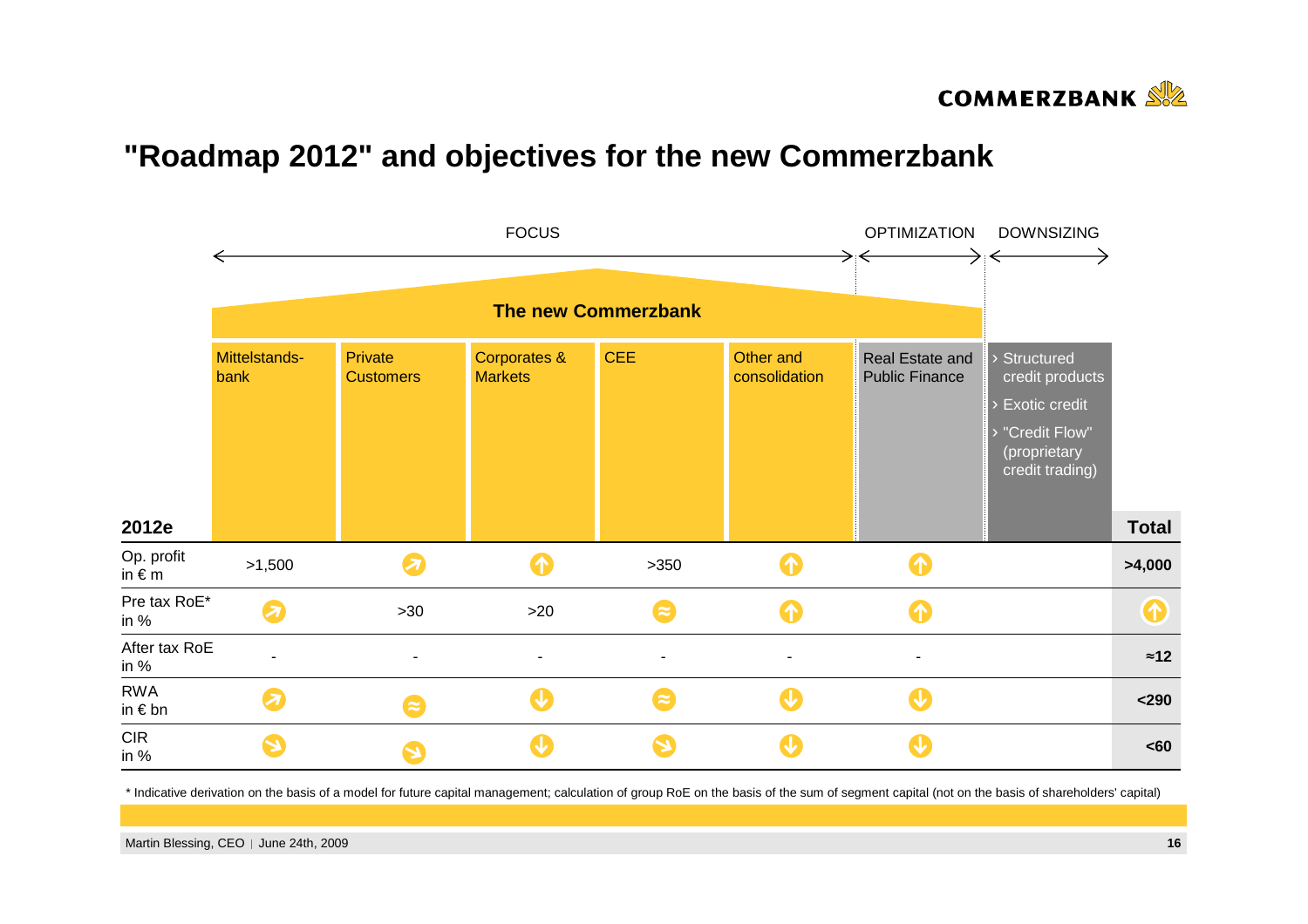

# **Our targets (1/3)**

| <b>Targets for 2009 achieved to date</b><br>Targets for 2009 to 2011                      | Longer-term targets                                                                                                                                                     |  |
|-------------------------------------------------------------------------------------------|-------------------------------------------------------------------------------------------------------------------------------------------------------------------------|--|
|                                                                                           |                                                                                                                                                                         |  |
|                                                                                           |                                                                                                                                                                         |  |
| Reconciliation of interests and social compensation plan for headquarters<br>in Frankfurt |                                                                                                                                                                         |  |
|                                                                                           |                                                                                                                                                                         |  |
|                                                                                           |                                                                                                                                                                         |  |
|                                                                                           |                                                                                                                                                                         |  |
|                                                                                           | Completion of Dresdner Bank acquisition<br>Recapitalization of the new Commerzbank (SoFFin)<br>New strategic orientation: "Roadmap 2012"<br>Integration process on time |  |

Martin Blessing, CEO | June 24th, 2009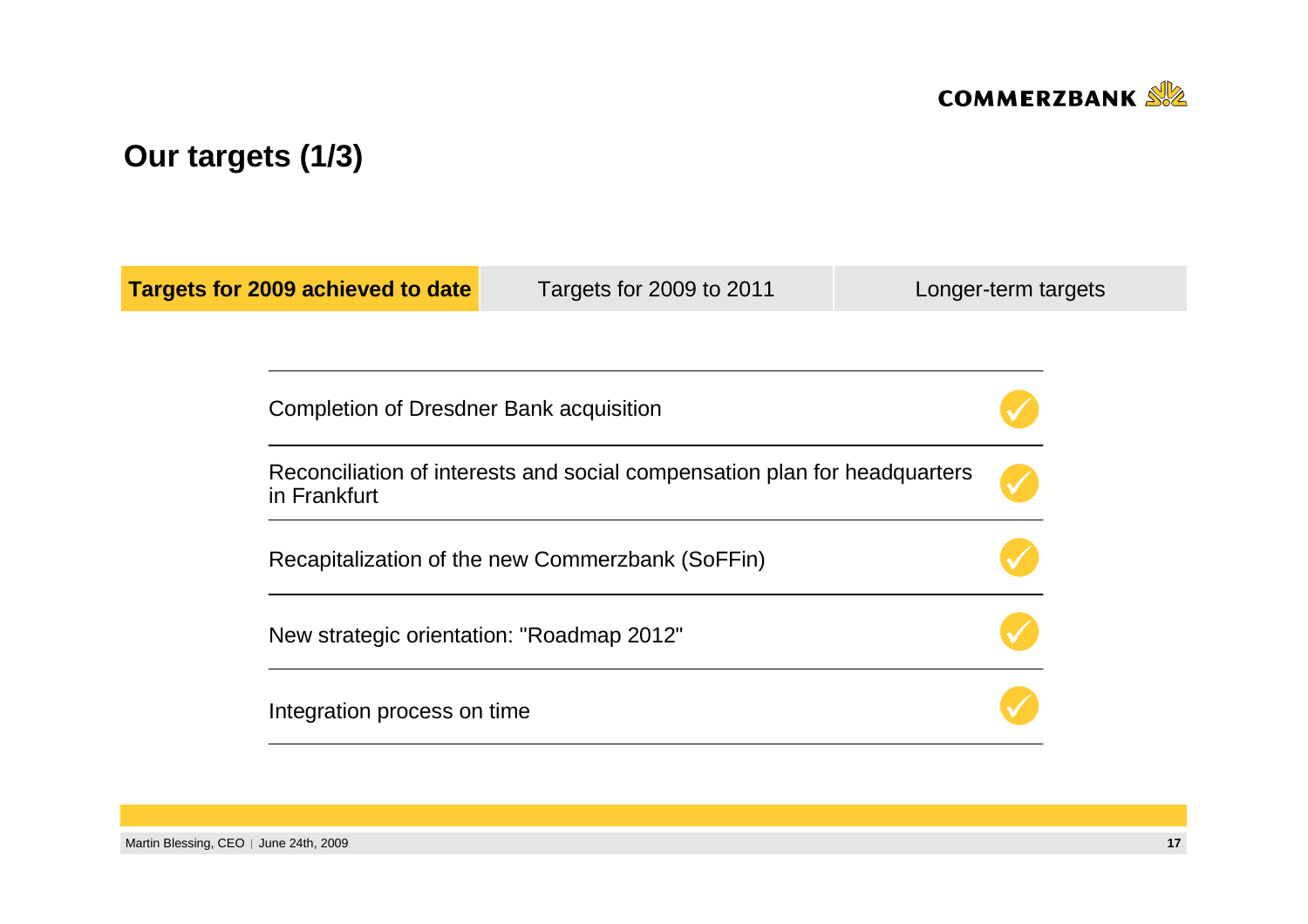

# **Our targets (2/3)**

| Targets for 2009 achieved to date                                                    | Targets for 2009 to 2011                                            |  | Longer-term targets |  |
|--------------------------------------------------------------------------------------|---------------------------------------------------------------------|--|---------------------|--|
|                                                                                      |                                                                     |  |                     |  |
|                                                                                      | Reduction in operating expenses significantly under $\epsilon$ 8 bn |  | End-2010            |  |
|                                                                                      | Brand integration completed (Dreba and CoBa)                        |  | End-2010            |  |
| Return to profitability (break-even before SoFFin)                                   |                                                                     |  | 2011 at the latest  |  |
| Planned reduction of silent participations subject to<br>favorable market conditions |                                                                     |  | 2011                |  |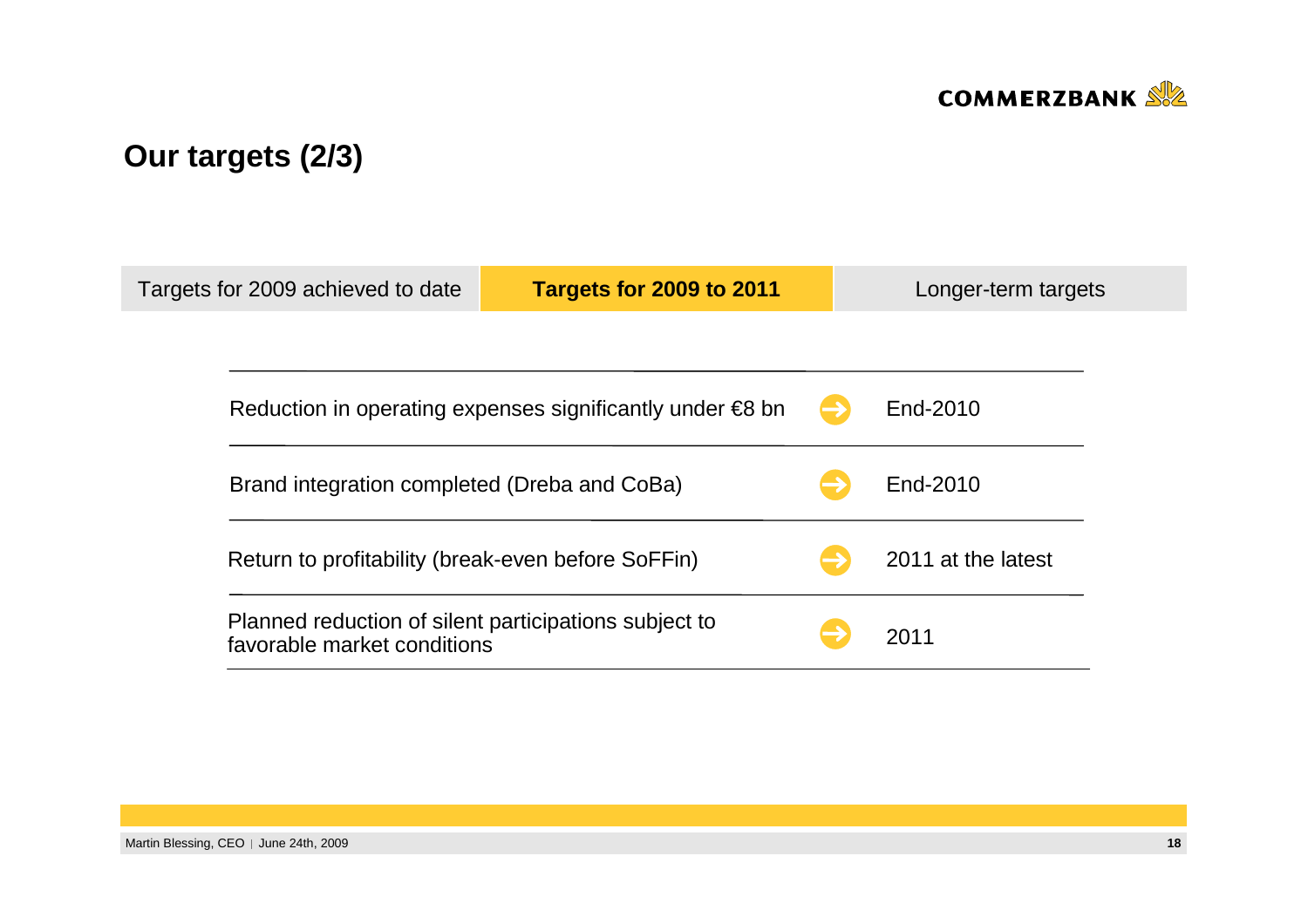

# **Our targets (3/3)**

| Targets for 2009 achieved to date | Targets for 2009 to 2011                                |  | Longer-term targets |  |
|-----------------------------------|---------------------------------------------------------|--|---------------------|--|
|                                   |                                                         |  |                     |  |
|                                   |                                                         |  |                     |  |
|                                   |                                                         |  |                     |  |
|                                   | $\geq$ 64 bn in sustainable operating profit            |  | 2012                |  |
| RoE target after tax 12%          |                                                         |  | 2012                |  |
|                                   | Reduction of RWAs to <€290 bn (before sale of Eurohypo) |  | 2012                |  |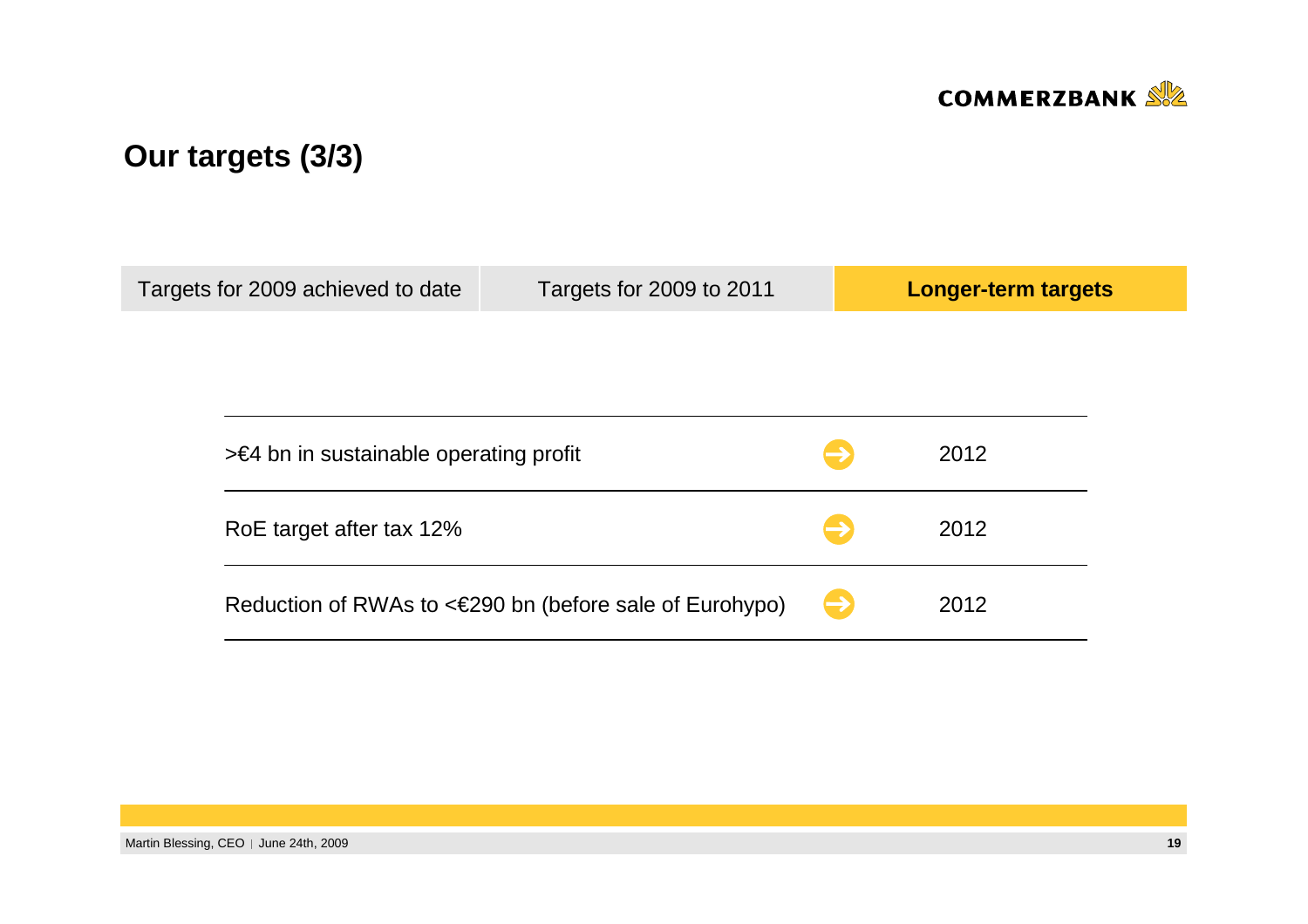

## **Disclaimer**

### **Department**

This presentation has been prepared and issued by Commerzbank AG. This publication is intended forprofessional and institutional customers

Any information in this presentation is based on data obtained from sources considered to be reliable, but no representations or guarantees are made by Commerzbank Group with regard to the accuracy of the data. The opinions and estimates contained herein constitute our best judgement at this date and time, and are subject to change without notice. This presentation is for information purposes, it is not intended to be and should not be construed as an offer or solicitation to acquire, or dispose of any of the securities or issuesmentioned in this presentation

Commerzbank AG and/or its subsidiaries and/or affiliates (herein described as Commerzbank Group) may use the information in this presentation prior to its publication to its customers. Commerzbank Group or its employees may also own or build positions or trade in any such securities, issues, and derivatives thereon and may also sell them whenever considered appropriate. Commerzbank Group may also provide bankingor other advisory services to interested parties

Commerzbank Group accepts no responsibility or liability whatsoever for any expense, loss or damagesarising out of, or in any way connected with, the use of all or any part of this presentation.

Copies of this document are available upon request or can be downloaded fromwww.commerzbank.com/aktionaere/index.html